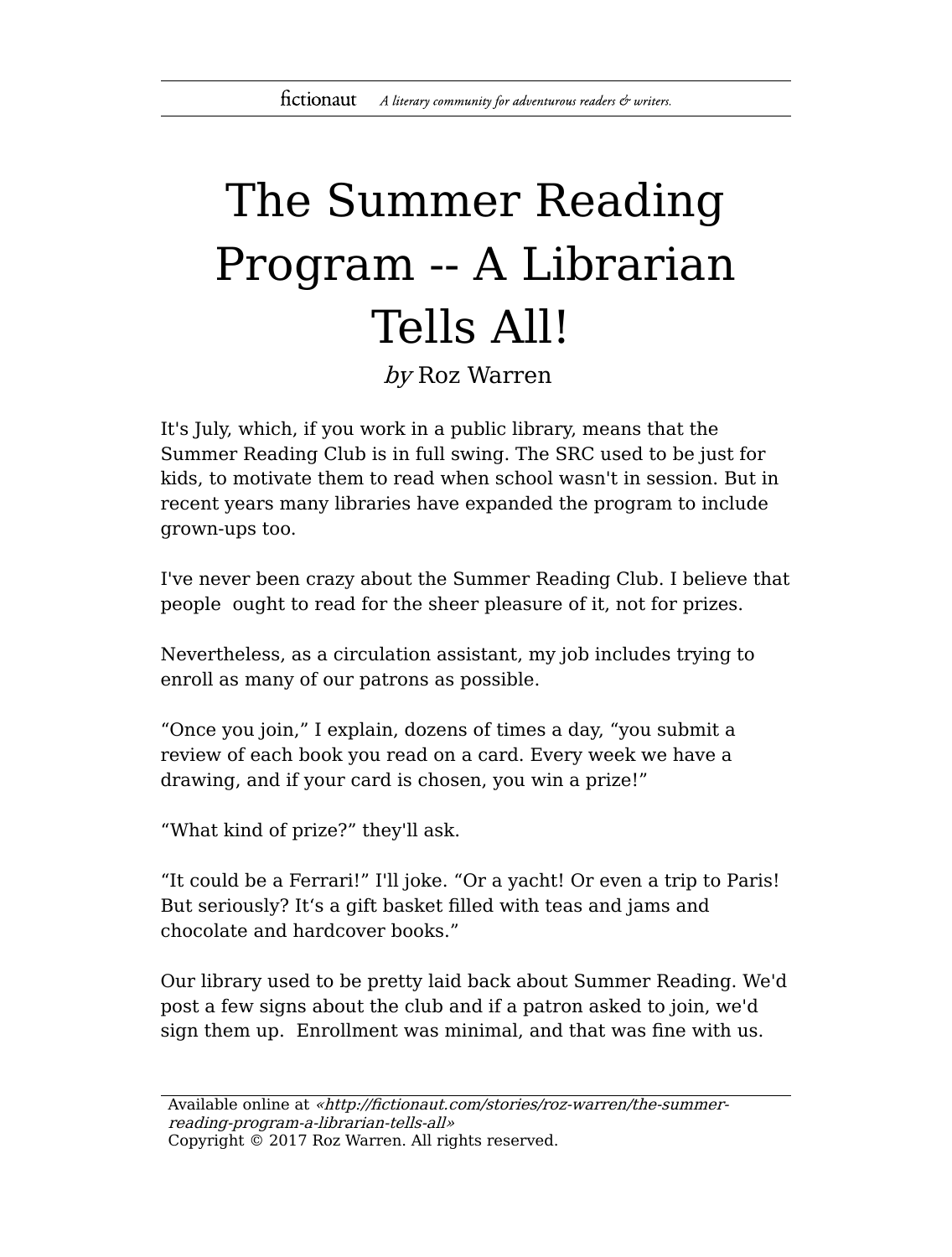But this year we have a new boss, and it matters to Carolyn that we sign up lots of people. Carolyn is a peach, so unlike prior years, when I could safely ignore the whole thing, I now have to take the SRC seriously. Which means? Keeping my true feelings to myself and knocking myself out to get you to join.

In the old days, I only bothered to ask folks I knew would say yes. If a woman in her sixties brought a stack of mysteries to the circ desk for check out, I'd give her the pitch. But a dude in this twenties who only checks out DVDs? Why bother?

Now, I challenged myself to ask all of them, with no exceptions. I was through with Patron Profiling. For the greater good of the Bala Cynwyd Library, I would ask each and every person to join, even when I knew there wasn't a chance in hell that they'd say yes.

And guess what? Our patrons surprised me.

A man checks out a stack of DVDs, but not a single book. Clearly, not a reader. And yet, when I ask, "Would you like to join our summer reading club?" his eyes light up and I get an enthusiastic "Yes!'

But when I try to recruit a woman who has just placed a slew of bestsellers on hold, certain that she'll agree, I get a firm "No, thanks!"

Clearly, I don't know our patrons as well as I thought I did.

Of course, some of my assumptions do hold true. Women are more likely to join than men, and seniors more likely than millennials. Still, far more millennials and men say yes than I would have expected.

It almost makes me regret ignoring them in the past.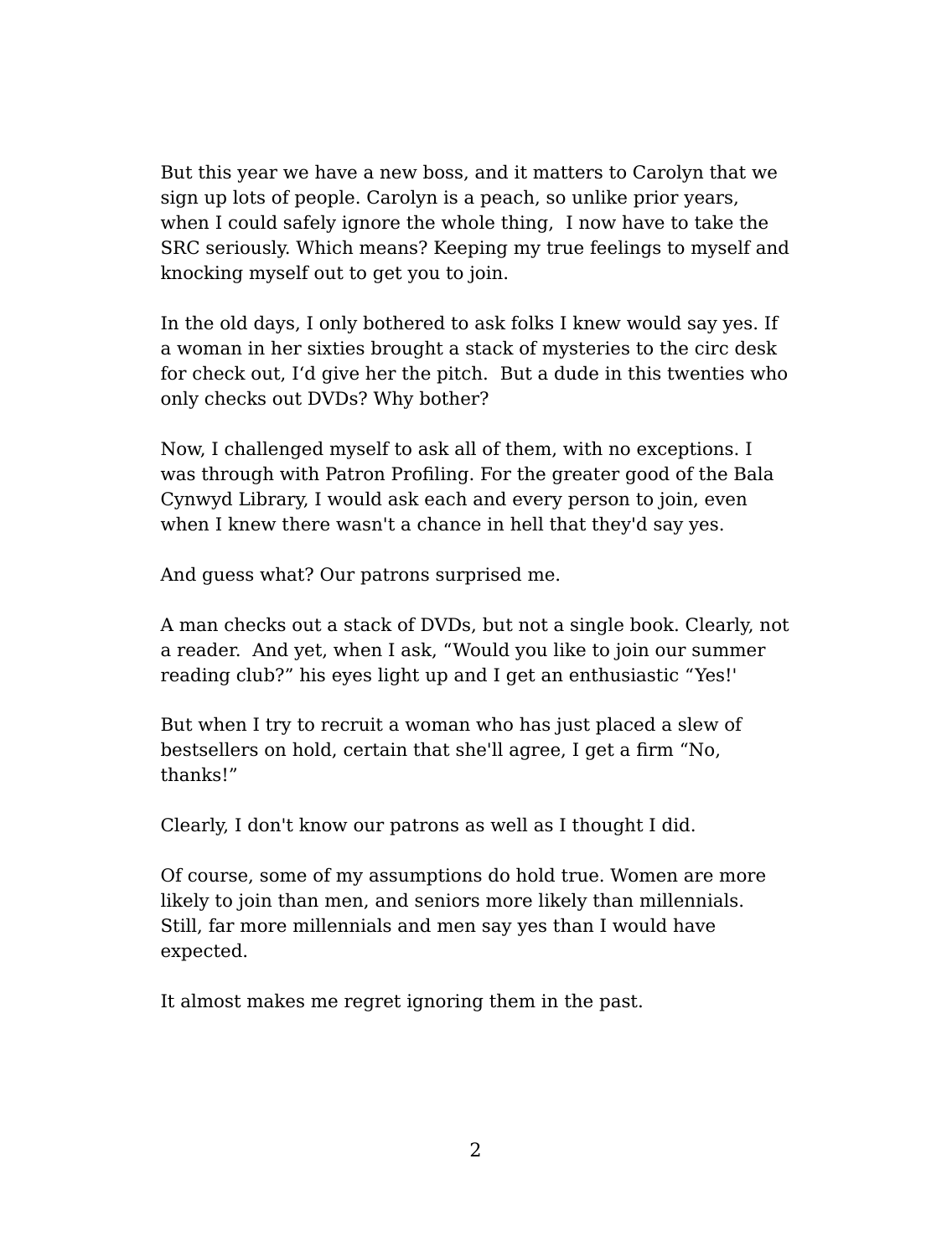Almost. Because I still, at heart, have little love for the SRC. If nobody joined, that would suit me just fine. And yet, I find myself not only selling the heck out of the thing, but taking pride in how many people I'm able to sign up. Selling the SRC turns out to be something I'm good at. In fact, I'm better at getting folks to join than anyone else in the library.

Who knew?

I've signed up dozens. By summer's end, I plan to sign up hundreds! Why? Because it matters to my boss and I'm a team player. Not only that, but our patrons enjoy participating. They like sharing their opinions about the books they've read. And the possibility of winning a prize.

When the winner of the first drawing came in to claim her gift basket, she was so delighted that we could have been handing her the keys to a new Ferrari.

Does this mean I've been wrong about the SRC all along? Call me a book snob, but I still believe that reading should be its own reward. Which doesn't mean that when you come to my library I'm not going to do whatever it takes to get you to join.

My pal, Melissa Schnapp, who is a life coach, is always encouraging me to Practice Gratitude. "Don't focus on how much you dislike the idea of reading for prizes," she says. "Focus on what you're grateful for"

I am grateful for this job, which I love. And for our fabulous patrons and my terrific boss. I am grateful that I'm smart enough to figure out how to con, manipulate, persuade, cajole and/or entice people into doing what I want them to do.

And I am very grateful that summer doesn't last forever.